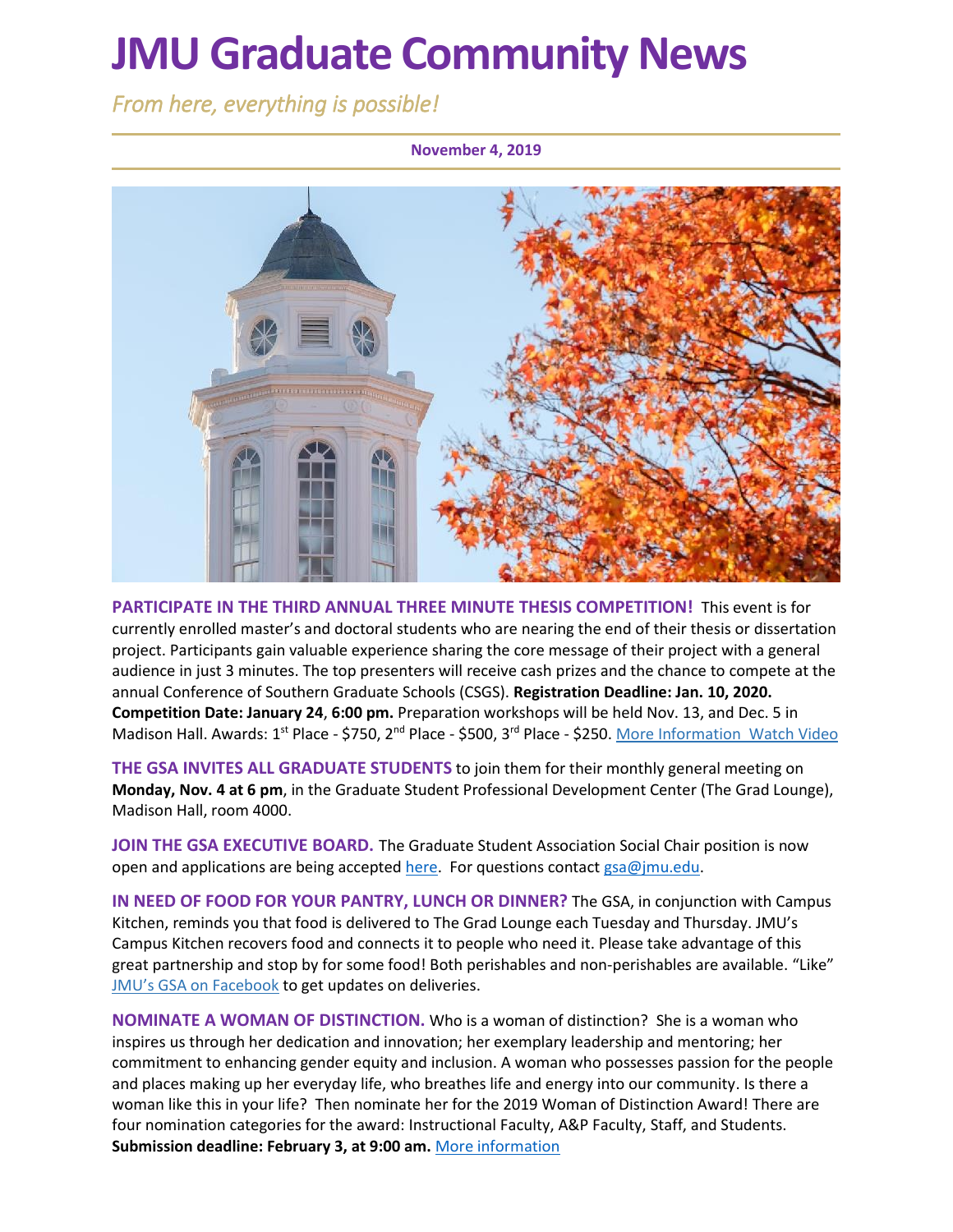**PARTNERS IN PARENTING,** a new monthly speaker series, developed by the Department of Psychology, provides education and connections for parents, focusing on a different theme each month. This group will meet the second Sunday of each month throughout the academic year, 6-7 pm. The first meeting, "Mindfulness in Family Life", is **Sunday, Nov. 10 at 6 pm,** in the Student Success Center, room 4044. For email updates please contact Natalie Kerr at [kerrna@jmu.edu.](mailto:kerrna@jmu.edu)

**SEA GRANT VIRGINIA GRADUATE SYMPOSIUM** This is a regional event for graduate and undergraduate students, professionals, and university partners which seeks to spark scientific and professional imaginations, highlight cutting-edge graduate research, and expand professional networking channels. February 27-28, 2020 in Richmond, Virginia. **Registration Deadline – Jan. 31, 2020.** Save \$75 if you register by November 14. Fellowships, Internships and Research Funding are also available through Virginia Sea Grant. [More Information](http://gradsymposium.wpengine.com/)

**DO YOU HAVE THE RESOURCES TO THRIVE?** The THRIVE program is here to help ALL students find the support they need to be feel included, happy, and successful in graduate school. If you are seeking like-minded peers or mentors, THRIVE is here to help. THRIVE is located on the fourth floor of Madison Hall, right next to the Graduate Student Lounge, in room 4079. Stop by our office, email us [\(thrive@jmu.edu\)](mailto:thrive@jmu.edu,), or call 568-7274 or 568-5718.

**NEED A GRADUATE ASSISTANTSHIP OR A JOB?** There are currently 2 Graduate Assistantships, 31 Student Positions and 10 wage positions posted on JMU Joblink. Most positions are open to full-time graduate students from all programs who have appropriate experiences and interest. Additional positions are likely to be posted next week. [More Information](https://joblink.jmu.edu/)

**BROWSE JMU'S MANY DINING OPTIONS,** including the new D-Hall facility. [More Information](https://jmu.campusdish.com/)

## Upcoming Events

**MADISON VISION SERIES (IN COLLABORATION WITH DEMOCRACY IN PERIL)** Hosts **Rosemarie Zagarri,** a preeminent early American scholar. She will discuss the impact of women in the founding of America. **Monday, November 4, 6 – 7 pm in Wilson Hall.** [More Information](https://www.jmu.edu/president/mvs/)

**MAKE THANKSGIVING GIFTS AND MORE**, with JMU X-Labs Pop-up workshop, **Nov. 4, 5, and 8**. Check out all of the events throughout the year. [More Information and Registration](https://www.eventbrite.com/o/jmu-x-labs-14972508003)

**FURIOUS FLOWER POETRY CENTER HOSTS** scholar, **Dr. McKinley Melton**, "To Tether Words to Righteousness": Black Poetry and a 21st Century Politics of Resistance. Thursday, **November 7, 4-5 pm**, Festival Conference and Student Center Highlands Room. [More Information](https://www.jmu.edu/events/furiousflower/2019/11/11-7-melton.shtml)

### **THE FORBES CENTER PRESENTS:**

- **Faust**, featuring the JMU Opera Theater, music by Charles Gounod, Friday-Sunday , **November 8-10**
- **Wiley and the Hairy Man** by Susan Zeder, A Studio Theater production Monday-Saturday, **November 11-16**
- **Taj Express**, **The Bollywood Musical Revue**, Tuesday-Wednesday, **November 12-13**
- **The Fall Student Dance Concert**, Earlynn J. Miller Dance Theatre, Thursday-Saturday, **November 14-16**
- **The JMU Brass Band**, Friday, **November 15**, **Aquila Theatre**
- **1984** by George Orwell, Sunday, **November 17**.

[More Information](https://jmuforbescenter.com/) about Forbes Center Performances.

### **[ADDITIONAL CAMPUS EVENTS](https://www.jmu.edu/events/)**

Downtown Calendar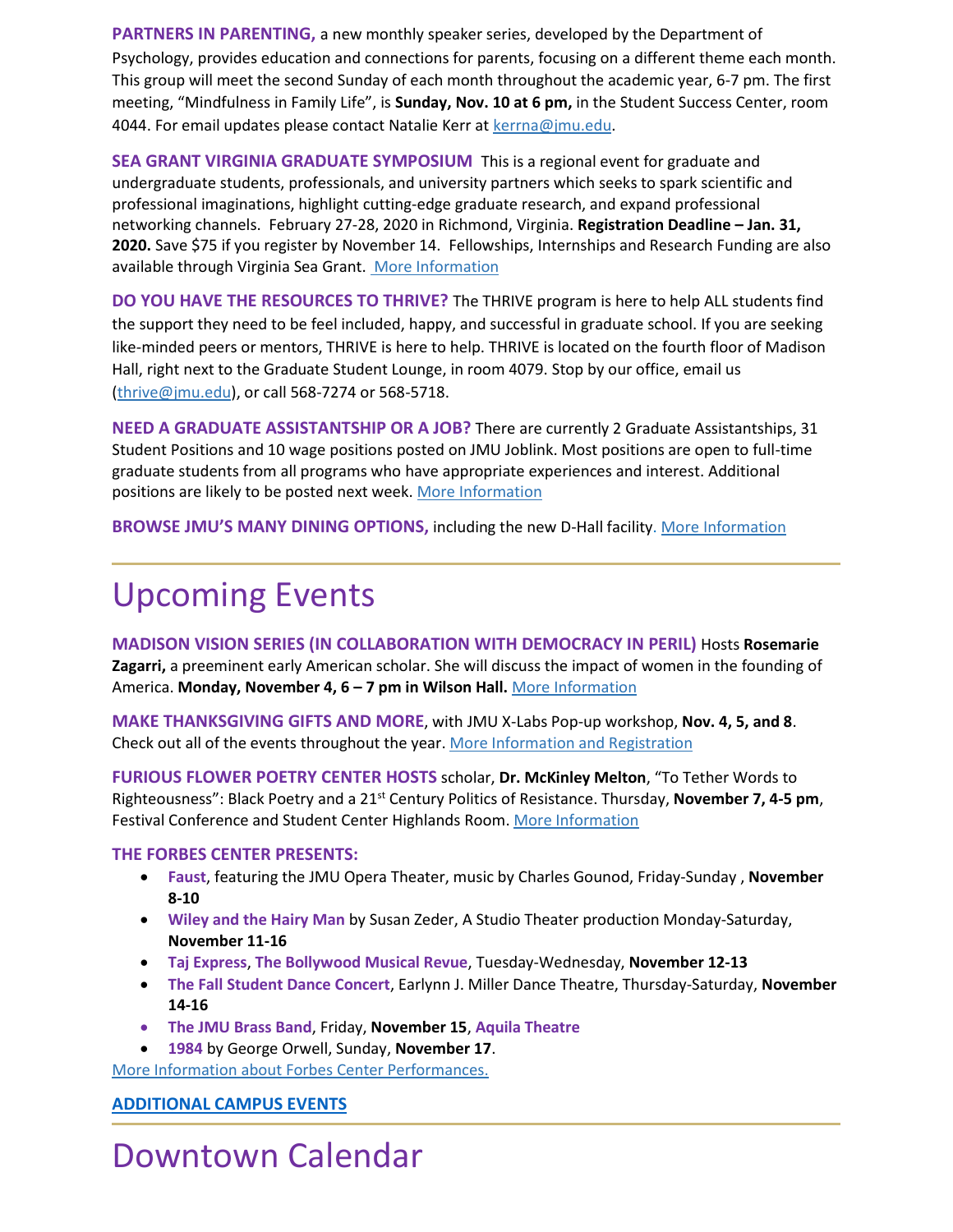**BATTLE IN THE 'BURG LIP SYNC.** Any Given Child Shenandoah Valley celebrates FIVE YEARS of Lip Sync Battles. The best performers with the most votes will move on to Lip Sync Battle Championships on December 4. All proceeds go to support arts education for students in Harrisonburg City and Rockingham County Schools in the Shenandoah Valley. Wednesday, **November 6, 7 pm** [More](https://www.valleyarts.org/performances/2019/10/29/lip-sync-battle-2019-n7h3r)  [Information](https://www.valleyarts.org/performances/2019/10/29/lip-sync-battle-2019-n7h3r)

**BEER AND CHEESE PAIRING** at **Friendly Fermenter**. \$15 per person includes cheese and 4 tasters of TFF beer. Limited to 30 seats. Tickets can be purchased at TFF, or see their [Facebook Event Page.](https://www.facebook.com/events/513279309230892/) Thursday, **November 7, 6-8 pm**.

**GIRL'S NIGHT YOGA SOCIAL** Participate in a yoga social event to support Team Mandy of Dancing with the Stars of the Burg. All proceeds benefit the Harrisonburg-Rockingham Child's Day Care Center. Everyone is welcome to enjoy an evening of yoga, meditation, relaxation, and wine. Friday, **November 8**, **6-9 pm**, Blue Stone Vineyard, Meeting House Banquet Hall. \$10 cover charge. [More Information](https://www.bluestonevineyard.com/event-calendar.html)

**HOLIDAY OPEN HOUSE** at the White Lavender Farm and Purple Wolf Vineyard. Sip on a glass of wine and inhale, relax, inhale! The lavender gift shop will have special gift basket offerings perfect for holiday shopping lists. 2644 Cross Keys Rd. **November 9 – 11**[. More Information](https://www.whiteoaklavender.com/Events/Calendar)

**[MORE HARRISONBURG AREA EVENTS](https://www.visitharrisonburgva.com/calendar-of-events/)**

## Graduate School Dates & Deadlines

| <b>Comprehensive Assessment Results &amp; Scholarly Document Submissions Due for</b> |                                |                            |                                                                      |
|--------------------------------------------------------------------------------------|--------------------------------|----------------------------|----------------------------------------------------------------------|
| Dec. 2019 Graduation Candidates<br><b>Thanksgiving Break (No Classes Meet)</b>       |                                | 11/15/19<br>11/25-11/29/19 |                                                                      |
|                                                                                      |                                |                            | Deadline for Students to Submit Coursework to Faculty for Removal of |
| Incomplete Grades form Spring & Summer 2019                                          |                                | 12/2/19                    |                                                                      |
| <b>Classes End</b>                                                                   | Semester/2 <sup>nd</sup> Block | 12/6/19                    |                                                                      |
|                                                                                      | 1 <sup>st</sup> Block          | 10/11/19                   |                                                                      |
| <b>Final Exams</b>                                                                   | Semester/2 <sup>nd</sup> Block | 12/7/19-12/13/19           |                                                                      |
|                                                                                      | 1 <sup>st</sup> Block          | <b>Last Class Meeting</b>  |                                                                      |
| <b>Course Completion Deadline</b>                                                    |                                | 12/13/19                   |                                                                      |
| The Graduate School December Commencement Ceremony - Convocation                     |                                | 12/13/19                   |                                                                      |
| <b>Center</b>                                                                        |                                | at 7pm                     |                                                                      |

# Tips from TGS (The Graduate School)

**The Student Handbook**. It is the responsibility of every student to know and follow the policies outlined in the JMU Student Handbook along with federal, state, and local laws.

**Graduate Polices.** You are responsible to read and follow the graduate policies set forth in th[e Graduate](http://jmu.edu/catalog)  [Catalog.](http://jmu.edu/catalog) Important information regarding degree progress, including rules for successful progression and continuous enrollment are also on the [Graduate School website.](http://www.jmu.edu/grad/current-students/degree-progress/beginning.shtml)

**Approval of a Thesis or Dissertation Committee.** Students who are completing these sorts of projects must submit a signed approval form to The Graduate School by the second week of the semester in which the student first registers for thesis or dissertation credits. [Approval form](https://www.jmu.edu/grad/_files/CommitteeApprovalForm2017-18.pdf)

**Monitor your Dukes E-Mail account!** Official information is sent to each student's officia[l Dukes e-mail](http://www.jmu.edu/computing/helpdesk/selfhelp/DukesEmail.shtml)  [account.](http://www.jmu.edu/computing/helpdesk/selfhelp/DukesEmail.shtml) Check your @dukes.jmu.edu e-mail account on a regular basis.